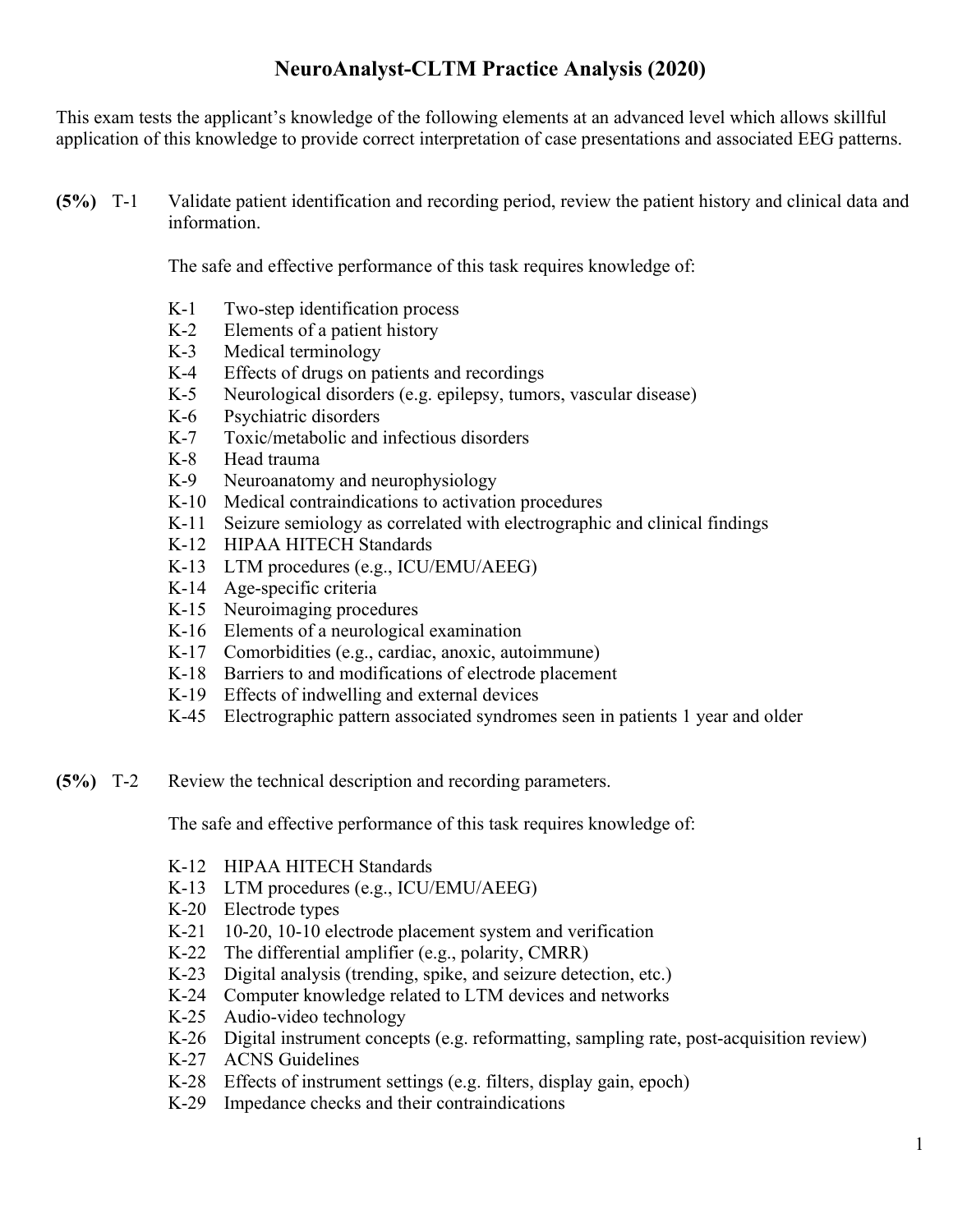- K-30 Montage modifications
- K-33 Activation procedures
- **(70%)** T-3 Analyze, classify, annotate, and delineate the EEG and video recording data, and evaluate seizure semiology based upon clinical and electrographic findings

The safe and effective performance of this task requires knowledge of:

- K-3 Medical terminology
- K-4 Effects of drugs on patients and recordings
- K-5 Neurological disorders (e.g. epilepsy, tumors, vascular disease)
- K-6 Psychiatric disorders
- K-7 Toxic/metabolic and infectious disorders
- K-8 Head trauma
- K-9 Neuroanatomy and neurophysiology
- K-10 Medical contraindications to activation procedures
- K-11 Seizure semiology as correlated with electrographic and clinical findings
- K-12 HIPAA HITECH Standards
- K-13 LTM procedures (e.g., ICU/EMU/AEEG)
- K-14 Age-specific criteria
- K-17 Comorbidities (e.g., cardiac, anoxic, autoimmune)
- K-19 Effects of indwelling and external devices
- K-22 The differential amplifier (e.g., polarity, CMRR)
- K-23 Digital analysis (trending, spike, and seizure detection, etc.)
- K-24 Computer knowledge related to LTM devices and networks
- K-25 Audio-video technology
- K-26 Digital instrument concepts (e.g. reformatting, sampling rate, post-acquisition review)
- K-27 ACNS Guidelines
- K-28 Effects of instrument settings (e.g. filters, display gain, epoch)
- K-29 Impedance checks and their contraindications
- K-30 Montage modifications
- K-31 Electrographic changes requiring provider notification (Critical Value Notifications)
- K-32 Troubleshooting techniques
- K-33 Activation procedures
- K-34 Artifact monitoring, identification, and elimination
- K-35 Waveform identification
- K-36 Localization techniques
- K-37 Basic cardiac rhythms and rhythms associated with EEG changes
- K-38 Significant patient behaviors and clinical events (e.g., changes in level of consciousness, body movements, episodes)
- K-39 Classification of EEG patterns
- K-41 ILAE Operational Classification of Seizure Types (focal, generalized, motor, non-motor, etc.)
- K-42 ILAE Classification of the Epilepsies (tonic, atonic, syndromes, etc.)
- K-43 ACNS Standardized Critical Care EEG Terminology
- K-44 ACNS Consensus Statement on Continuous EEG in Critically Ill Adults and Children
- K-45 Electrographic pattern associated syndromes seen in patients 1 year and older